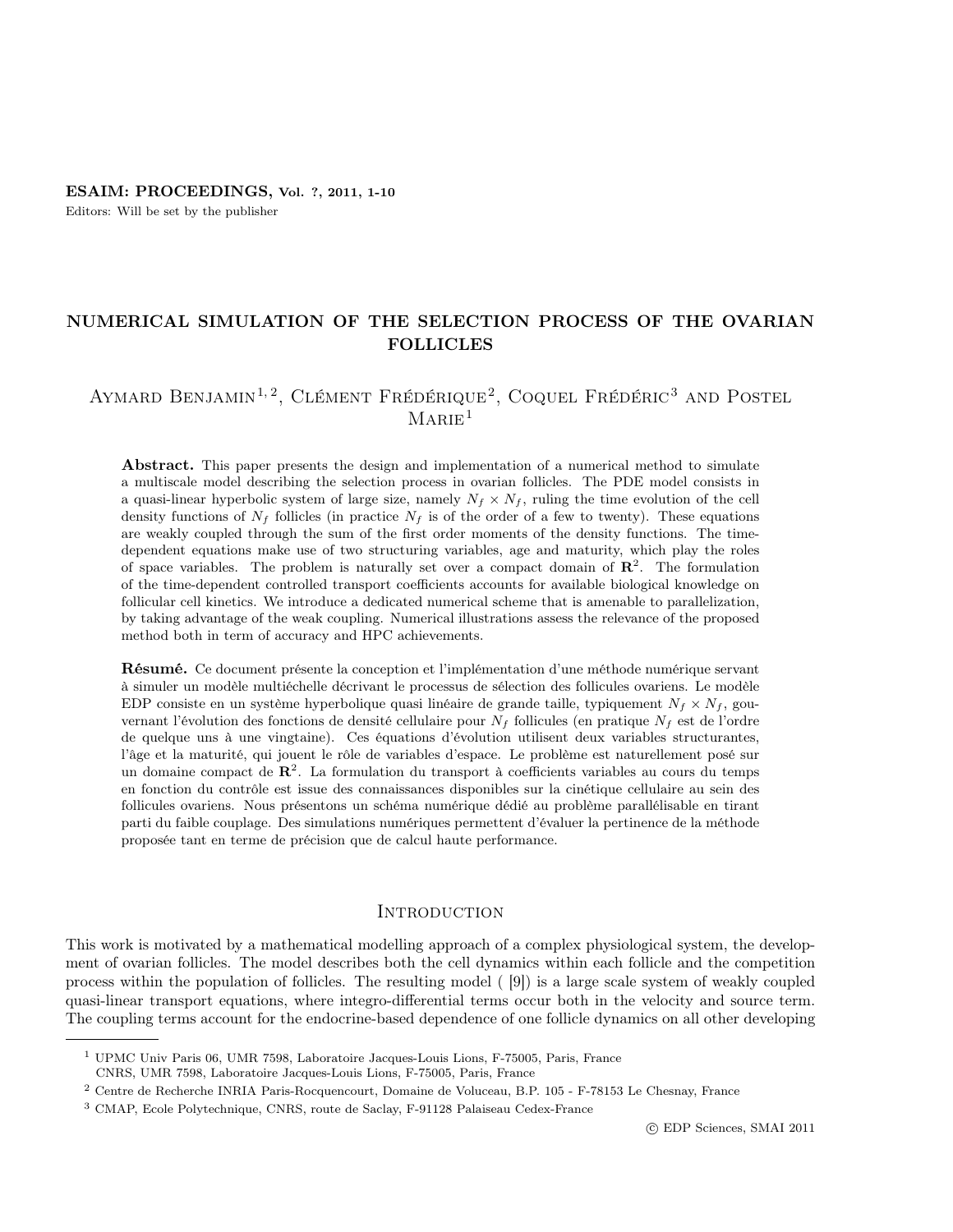follicles. The well-posedness of the Cauchy problem is established in [17]. Existence and uniqueness of weak solutions is proved for bounded initial conditions. The competition process was investigated in a game theory approach after reducing the PDE model to coupled ODE systems [16]. Control problems associated with this model are investigated in [8] (computation of backwards reachability sets) and [4] (optimal control in minimal time).

We are specifically interested in the numerical issues raised by this multiscale model. In previous works  $[3,7,12]$ , a CTU numerical scheme has been implemented in the Bearclaw<sup>1</sup> environment, which is based on adaptive mesh refinement using wave-propagation algorithms [14, 15]. Here, we develop a dedicated code, which allows us (i) to handle the conservative form of the equations, (ii) to deal with the discontinuous coefficients and (iii) to use high performance computing (HPC) techniques in order to speed up the computing and be able to simulate as many as twenty follicles.

The paper is organized as follows. In section 1, we introduce the biological background and the multiscale model. In section 2, we describe the numerical scheme in detail. In section 3, we illustrate the simulation outputs and assess the algorithm robustness, accuracy and scalability on parallel architectures.

## 1. Biological and biomathematical background

## 1.1. Biological background



Figure 1. Follicle development as a multiscale process. Left : endocrine feedback loop between the ovaries and the hypothalamo-pituitary-axis. Middle : schematic 2D view of an ovarian follicle. Right : different cell states encountered by the granulosa cells during follicular development.

### 1.1.1. Mesoscopic scale: ovarian follicles

Ovarian follicles are spheroidal tissular structures sheltering the oocytes (figure 1). Each follicle goes through a development process, composed of two main parts : the basal development and the terminal development (figure 2). During basal development, the follicles are independent of hormonal support from the pituitary gland, while, during the terminal part of their development, they become dependent on FSH (follicle stimulating hormone) supply. Follicle development can end up either by ovulation, in the best case, or much more often by degeneration through atresia. The commitment of a follicle to either ovulation or atresia is driven by the changes occurring in the follicular cell population.

 $1_{\text{http://www.pas.rochester.edu/~bearclaw/}}$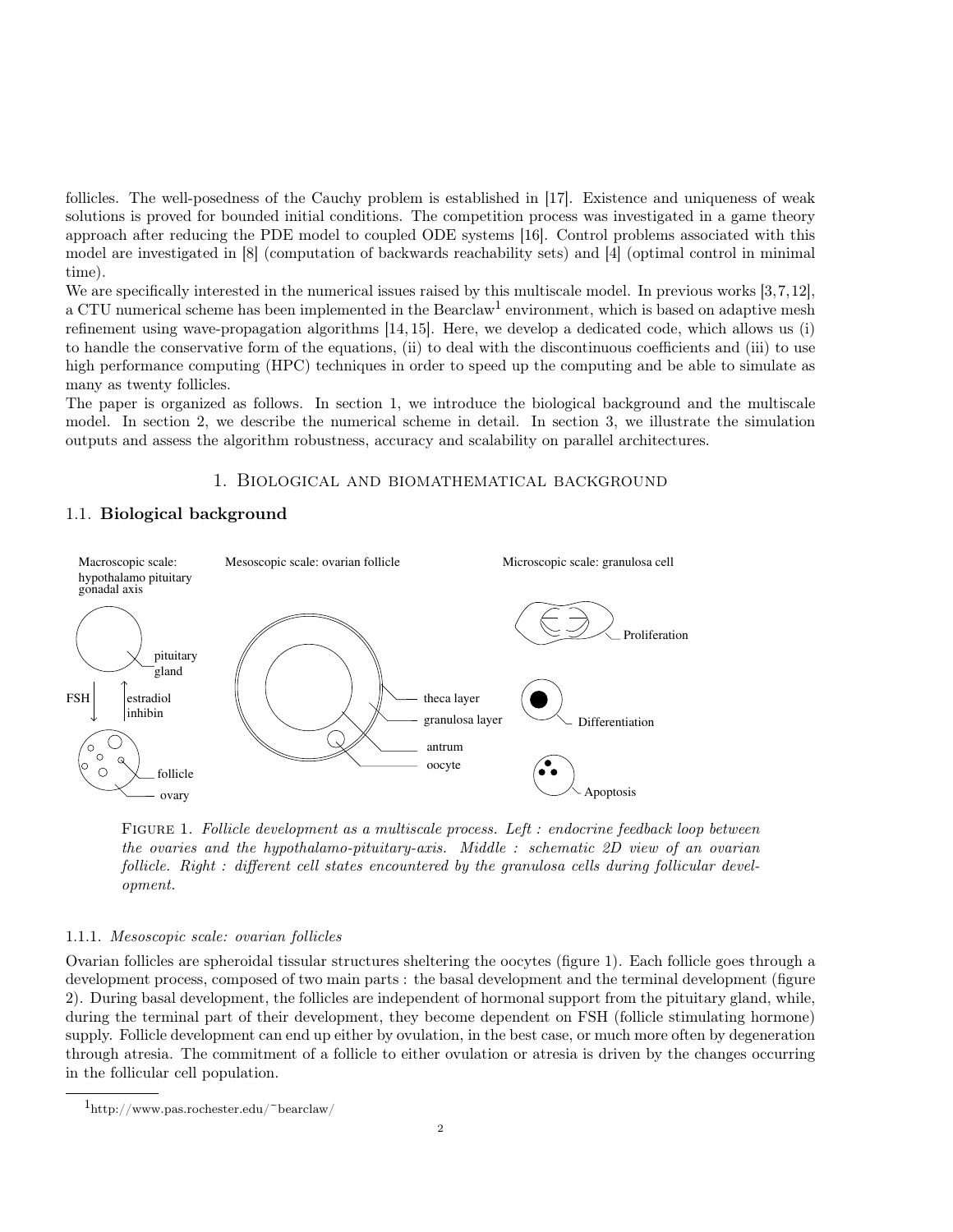

FIGURE 2. Follicular development : from basal to terminal development. After exiting the pool of quiescent primordial follicles, ovarian follicles enter a several-month long process of growth and maturation, that either ends up by ovulation or degeneration through atresia. In the basal part of development, follicle growth is mainly due to the oocyte enlargement and increase in the number of granulosa cell layers. In the final part of development, granulosa cells progressively stop proliferating and follicle growth is mainly due to the enlargement of the antrum, a liquidfilled cavity in the center of the follicle.

### 1.1.2. Macroscopic scale : competition process and endocrine feedback loop

In some sense, the terminal part of follicle development can be considered as a competition between follicles for FSH resource. FSH controls follicle development, while FSH levels are in turn controlled by two hormones secreted by the ovary, inhibin and estradiol, whose plasma levels are determined by the summed contributions of all maturing follicles (figure 1). This ovarian hormonal feedback induces a drop in FSH levels that will penalize the follicles, except those (in the poly-ovulating situations) or that (in the mono-ovulating ones) that are sufficiently mature to survive in a FSH poor environment. The rising levels of estradiol finally triggers the ovulatory surge that leads to the ovulation of the surviving follicles.

### 1.1.3. Microscopic scale : granulosa cell kinetics

Each granulosa cell can be encountered in either of three different cell states : proliferation, differentiation or apoptosis (programmed cell death) (figure 3). At the beginning of terminal development, most granulosa cells are progressing along the cell division cycle, that can be split into a G1 phase, where cells are sensitive to FSH control, and a SM phase, where cells are preparing for mitosis and are insensitive to FSH control. At the end of mitosis, one single mother cell gives birth to two daughter cells. During the FSH sensitive phase, cells become more and more mature, up to a point where they reach a threshold maturity and exit the cell division cycle. At this time they are exposed to a great risk of apoptosis, and may die if the FSH environment is not favorable. After exiting the cell cycle, the cells stop proliferating definitively, but their maturity still increases, so that they contribute more and more to hormone (and especially estradiol) secretion.

## 1.2. Biomathematical model

## 1.2.1. Computing domain

Let us introduce the variables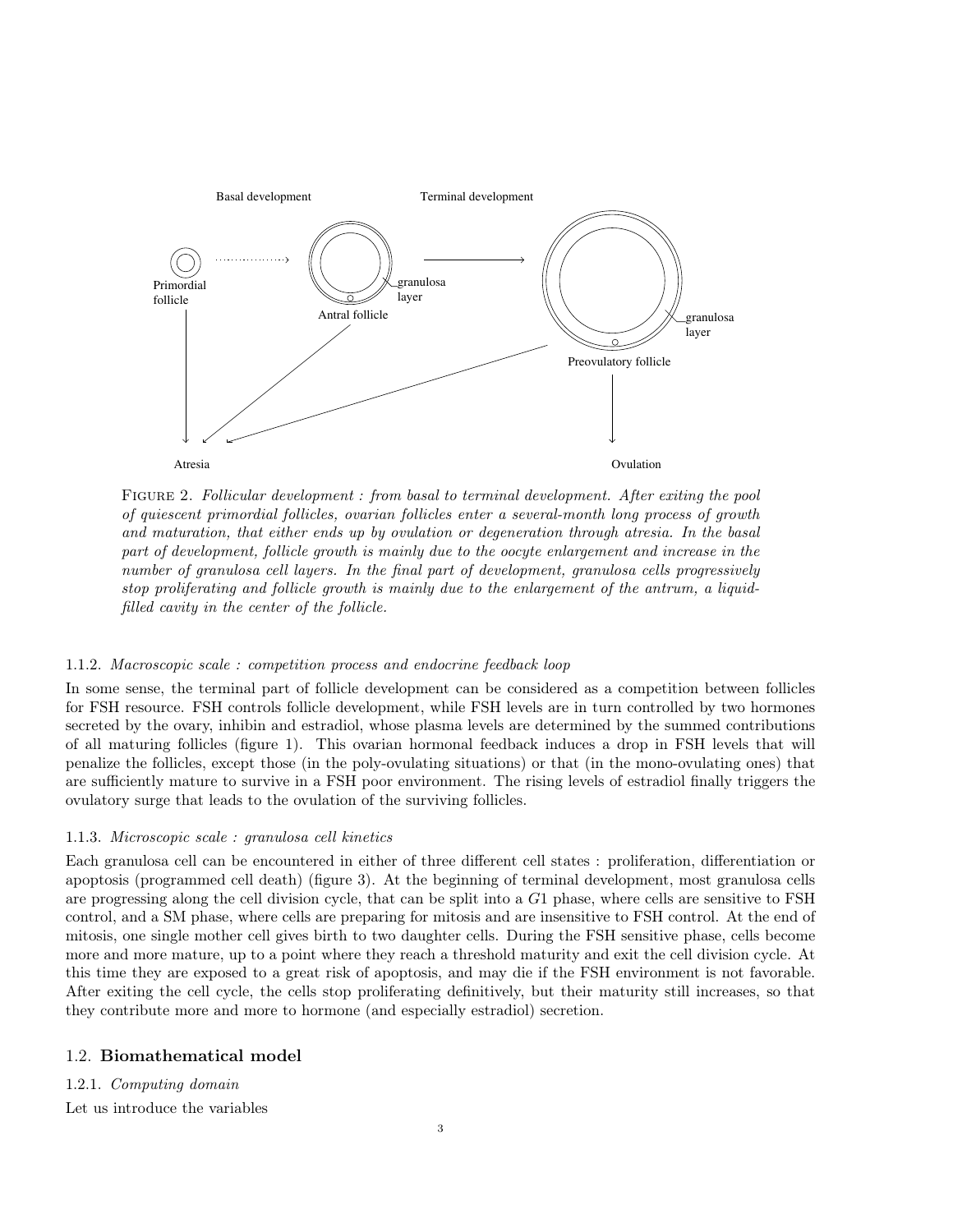```
\boldsymbol{a}\int\mathcal{L}a age,
         maturity,
         time,
```
the vector of granulosa cell densities for the  $N_f$  follicles

$$
\Phi(a,\gamma,t) = (\phi_1(a,\gamma,t),...,\phi_{N_f}(a,\gamma,t)),
$$

and the computing domain  $\Omega$  in the  $(a, \gamma)$  plane,

$$
\Omega = \{(a, \gamma), 0 \le a \le N_c \times D_a, 0 \le \gamma \le 1\}
$$

where  $N_c$  is the number of cell cycles and  $D_a$  is the duration of one cycle. The different cell states described in paragraph 1.1.3 take place in three subdomains as illustrated in Figure 3

$$
\begin{cases}\nG1 = \{(a, \gamma) \in \Omega, & pD_a \le a \le (p+1/2)D_a, \quad p = 0, \dots, N_c - 1, \quad 0 \le \gamma \le \gamma_s\}, \\
SM = \{(a, \gamma) \in \Omega, & (p+1/2)D_a \le a \le (p+1)D_a, \quad p = 0, \dots, N_c - 1, \quad 0 \le \gamma \le \gamma_s\}, \\
D = \{(a, \gamma) \in \Omega, & \gamma_s \le \gamma\}.\n\end{cases}
$$



FIGURE 3. Division of the spatial domain according to the cell phases for unit cycle duration,  $D_a = 1$ . Left : schematic view of a granulosa cell cycle. Right :  $(a, \gamma)$  plane. The bottom part represents the successive cell cycles, each composed of the G1 and SM phases. The top part corresponds to the differentiation phase.

#### 1.2.2. Hyperbolic system

If we consider, for each follicle, a conservation law for the granulosa cell population density, we obtain the following hyperbolic system, satisfied by Φ: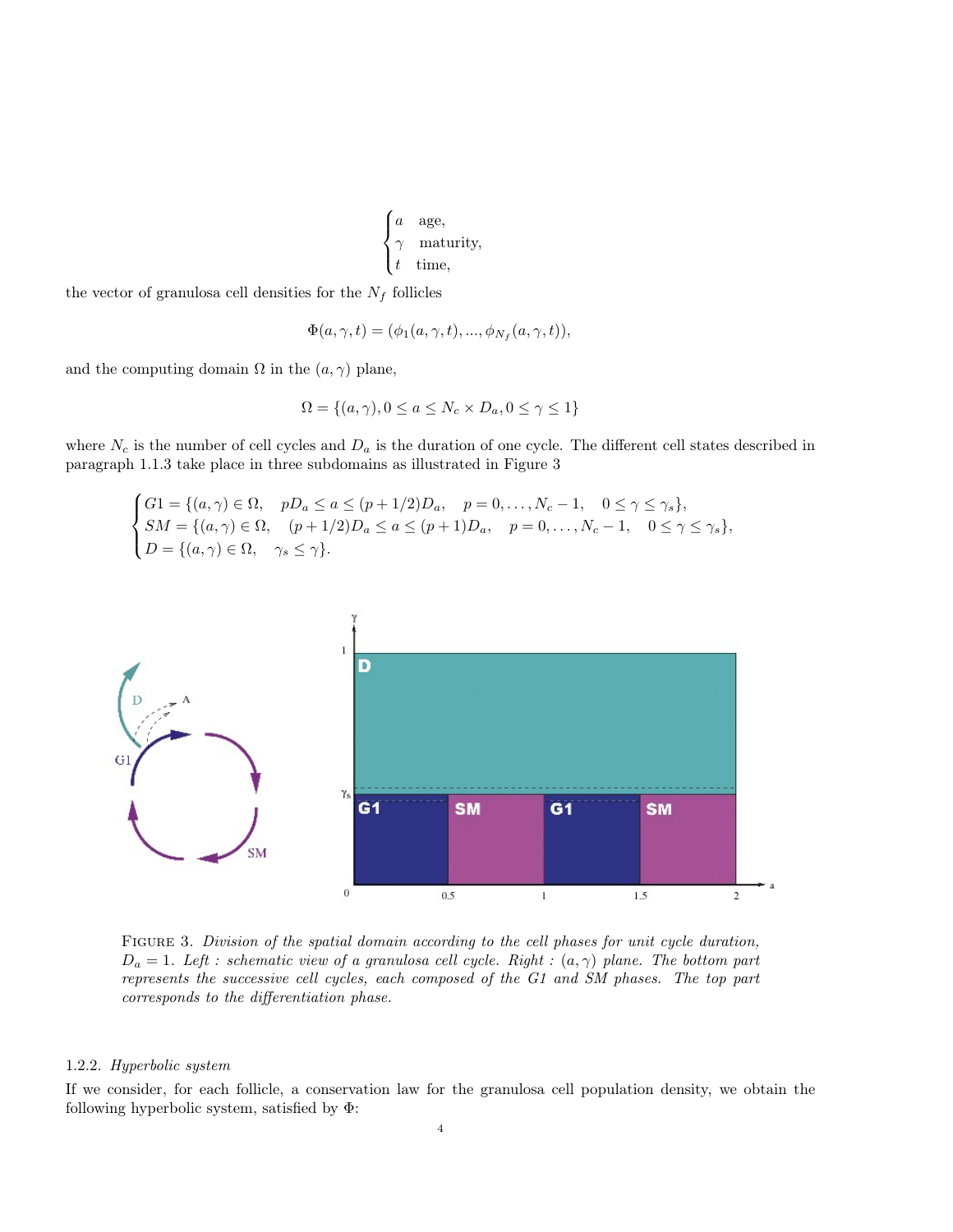$$
\begin{cases}\n\frac{\partial \phi_1(a, \gamma, t)}{\partial t} + \frac{\partial (g(a, \gamma, u_1(t))\phi_1(a, \gamma, t))}{\partial a} + \frac{\partial (h(a, \gamma, u_1(t))\phi_1(a, \gamma, t))}{\partial \gamma} & = -\lambda(a, \gamma, U(t))\phi_1(a, \gamma, t) \\
\frac{\partial \phi_f(a, \gamma, t)}{\partial t} + \frac{\partial (g(a, \gamma, u_f(t))\phi_f(a, \gamma, t))}{\partial a} + \frac{\partial (h(a, \gamma, u_f(t))\phi_f(a, \gamma, t))}{\partial \gamma} & = -\lambda(a, \gamma, U(t))\phi_f(a, \gamma, t) \\
\frac{\partial \phi_{N_f}(a, \gamma, t)}{\partial t} + \frac{\partial (g(a, \gamma, u_{N_f}(t))\phi_{N_f}(a, \gamma, t))}{\partial a} + \frac{\partial (h(a, \gamma, u_{N_f}(t))\phi_{N_f}(a, \gamma, t))}{\partial \gamma} & = -\lambda(a, \gamma, U(t))\phi_{N_f}(a, \gamma, t)\n\end{cases} (1)
$$

The initial condition is given by the distribution of the granulosa cell populations at the initial time

$$
\Phi(a,\gamma,0) = \Phi_0(a,\gamma)
$$

where  $\Phi_0$  is compactly supported in  $[0, N_cD_a[\times]0, 1]$ . Since the functional domain  $\Omega$  is compact, we need to express boundary conditions. Considering some qualitative properties of the maturation function  $h$ , defined below, the horizontal top boundary  $\gamma = 1$  is never reached. Similarly, we can fix the number of cell cycles  $N_c$  in accordance with the aging function g, so that the right vertical boundary  $a = N_c D_a$  is never reached. For sake of computing simplicity, we therefore assume spatial periodicity on the outer boundaries of  $\Omega$  in the numerical simulations.

The aging function  $g$  appearing in  $(1)$  is defined by

$$
g(a,\gamma,u) = \begin{cases} g_1u + g_2 & \text{for } (a,\gamma) \in G_1 \\ 1 & \text{for } (a,\gamma) \in SM \cup D \end{cases}
$$
 (2)

where  $g_1, g_2$  are real positive constants. The maturation function h is defined by

$$
h(a,\gamma,u) = \begin{cases} (-\gamma^2 + (c_1\gamma + c_2)(1 - \exp(\frac{-u}{\bar{u}}))) & \text{for } (a,\gamma) \in G1 \cup D \\ 0 & \text{for } (a,\gamma) \in SM \end{cases}
$$
(3)

where  $c_1, c_2$  and  $\bar{u}$  are real positive constants. The source term, that represents cell loss through apoptosis, is defined by

$$
\lambda(a,\gamma,U) = \begin{cases}\nK \exp\left(-\left(\frac{(\gamma-\gamma_s)^2}{\bar{\gamma}}\right)\right) \times (1-U) & \text{for } (a,\gamma) \in G1 \cup D \\
0 & \text{for } (a,\gamma) \in SM\n\end{cases}
$$
\n(4)

where K,  $\gamma_s$  and  $\bar{\gamma}$  are real positive constants.

Remark. The precise values of the constants depends on species and breeds; they will be fixed later.

### 1.2.3. Closure equations

The equations in the PDE system (1) are linked together through the arguments  $u_f(t)$  and  $U(t)$  appearing in the speeds  $g(a, \gamma, u)$  and  $h(a, \gamma, u)$  and in the source term  $\lambda(a, \gamma, u)$ .  $U(t)$  and  $u_f(t)$  represent respectively the plasma FSH level and the locally bioavailable FSH level and depend on some maturation moments of the densities.

• follicular cell mass (local, one by follicle)

$$
m_0(f,t) = \int_0^1 \int_0^{N_c D_a} \phi_f(a,\gamma,t) \, \mathrm{d}a \, \mathrm{d}\gamma, \quad 1 \le f \le N_f \tag{5}
$$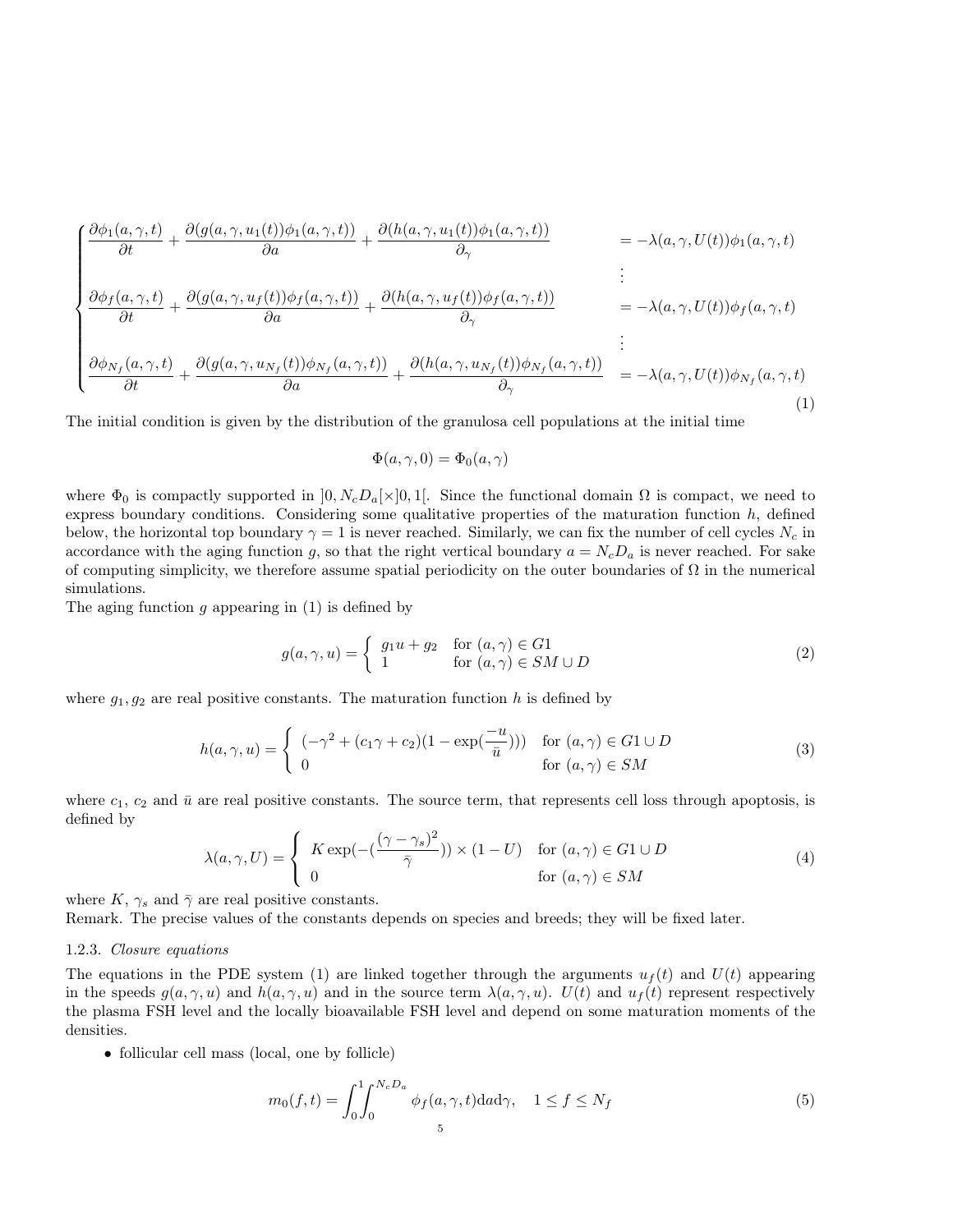This moment is an interesting quantity since it corresponds to an observable variable (the total cell number in one follicle) even if it does not come as such into play in the equations.

• follicular maturity (local, one by follicle)

$$
m(f,t) = \int_0^1 \int_0^{N_c D_a} \gamma \phi_f(a,\gamma,t) \mathrm{d}a \mathrm{d}\gamma, \quad 1 \le f \le N_f \tag{6}
$$

• ovarian maturity (global, shared by all follicles)

$$
M(t) = \sum_{f=1}^{N_f} m(f, t),
$$
\n(7)

• plasma FSH level (global, shared by all follicles)

$$
U(t) = U_{\min} + \frac{1 - U_{\min}}{1 + \exp(c(M(t) - m))},
$$
\n(8)

where  $U_{\text{min}}$ , c and m are real positive constants

• locally bioavailable FSH level

$$
u_f(t) = \min\left(b_1 + \frac{e^{b_2 m(f,t)}}{b_3}, 1\right) U(t),\tag{9}
$$

where  $b_1$ ,  $b_2$  and  $b_3$  are real positive constants.

It is important to notice that the aging function (2) is discontinuous (in general) on the interfaces  $G1 - SM$ , and that the maturation function (3) is discontinuous (in general) on the interfaces  $SM - D$  (Figure 3). It is necessary to introduce transmission conditions in order to overcome possible failure of uniqueness due to the discontinuities in coefficients (see [11] or [1] for instance). The precise definition of the required transmission conditions has been addressed in the paper by Peipei Shang ([17]). We suppose that, for each cycle  $p = 1, \ldots, N_c$ and each follicle  $f = 1, \ldots, N_f$ , the flux on the *a*-axis is continuous between the phases G1 and SM

$$
\phi_f(t, a^+, \gamma) = (g_1 u_f + g_2) \phi_f(t, a^-, \gamma), \quad a = (p - 1/2) D_a, \quad 0 \le \gamma \le \gamma_s,
$$
\n(10)

and that the flux is doubling on the interfaces  $SM - G1$ , which accounts for the birth of new cells at the end of each cell cycle

$$
(g_1u_f+g_2)\phi_f(t,a^+,\gamma)=2\phi_f(t,a^-,\gamma), \quad a=pD_a, \quad 0\leq \gamma\leq \gamma_s. \tag{11}
$$

Finally, we suppose homogeneous Dirichlet condition to the north of the interface  $SM - D$ 

$$
\phi_f(t, a, \gamma_s^+) = 0, \quad (p - 1/2)D_a \le a \le pD_a.
$$
\n(12)

The time dependent ovarian maturity  $M(t)$  defined in (7) is compared to the ovarian maturity threshold, denoted by  $M<sub>o</sub>$ , to define the final time, beyond which the competition is over

$$
t_{final} = \inf\{t, M(t) \ge M_o\}.
$$
\n<sup>(13)</sup>

The follicles are then sorted into two classes : ovulatory if the maturity is higher than the follicle maturity threshold, denoted by  $M_f$ , atretic otherwise.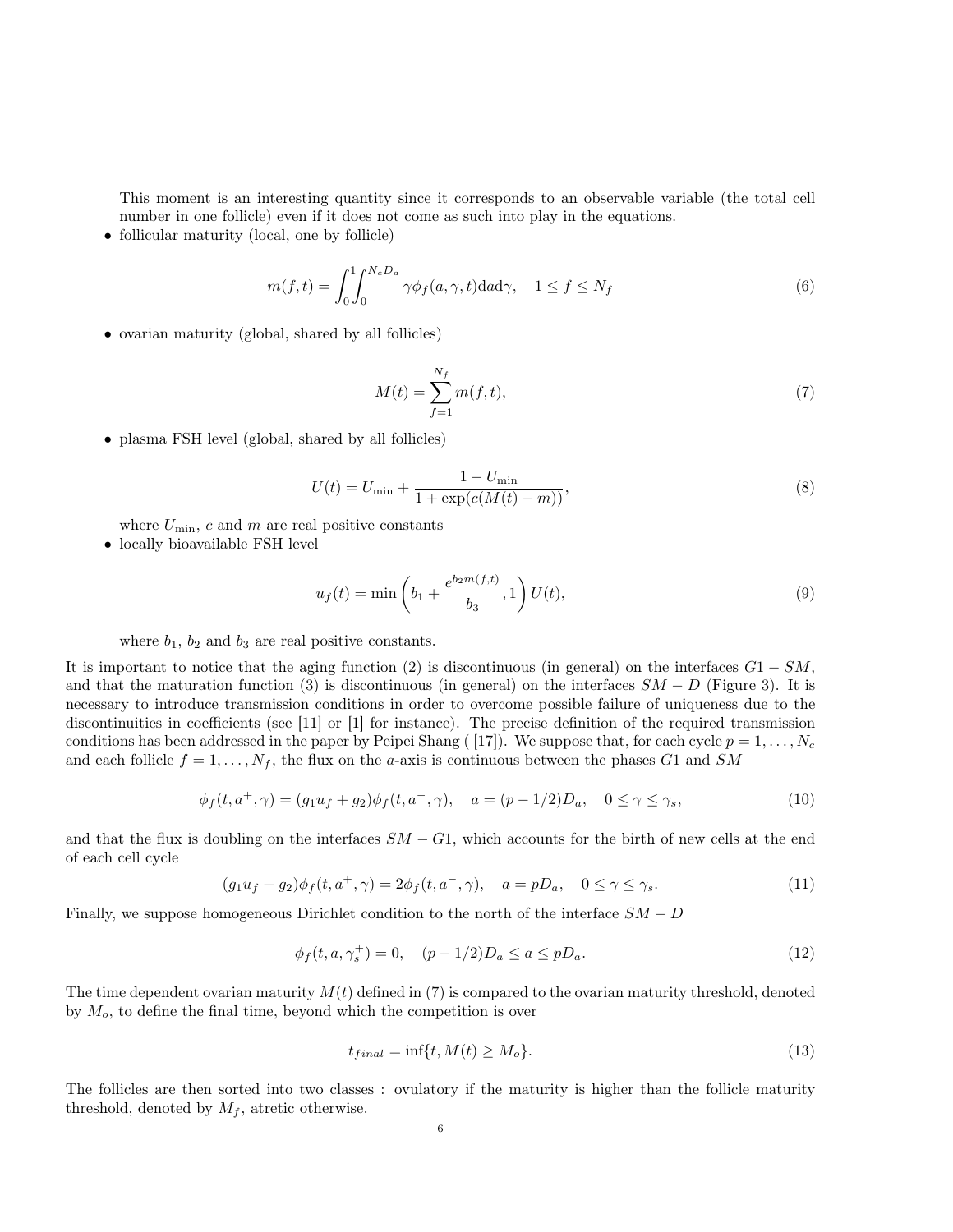## 2. Numerical Method

## 2.1. Discretization

In this paragraph the cycle duration is set to  $D_a = 1$ . We denote by  $\Delta a$  (respectively  $\Delta \gamma$ ) the space step in the age (respectively maturity) direction. In practice we choose  $\Delta a = \Delta \gamma$ . The discretization step  $\Delta \gamma$ and the cellular maturity threshold  $\gamma_s$  must be chosen so that the interfaces where the speed coefficients (2,3) are discontinuous fall on grid points covering the computational domain of size  $[N_c, 1]$ . Denoting by  $N_m$  the number of grid cells by half granulosa cell cycle, we set  $N_{\gamma} = 2N_m$  and  $\Delta a = \Delta \gamma = 1/N_{\gamma}$  and we introduce the dedicated<sup>2</sup> notations for grid points  $(a_k, \gamma_l)$  and mesh centers  $(a_{k+1/2}, \gamma_{l+1/2})$ 

$$
a_k = k\Delta a, \quad a_{k+1/2} = (k+1/2)\Delta a, \text{ for } k = 0, ..., N_c \times N_\gamma,
$$
 (14)

$$
\gamma_l = l \Delta \gamma, \quad \gamma_{l+1/2} = (l+1/2)\Delta \gamma, \text{ for } l = 0, \dots, N_\gamma. \tag{15}
$$

Considering that the time step  $\Delta t^n$  may change at every iteration, in order to preserve stability, the time discretization is defined by

$$
t^{0} = 0, \quad t^{n+1} = t^{n} + \Delta t^{n}, \quad \text{for } n = 0, \dots, N_{t}
$$
\n(16)

with  $N_t$  such that  $t^{N_t} = t_{\text{final}}$ . The unknowns are the approximate mean values of the density vector in each grid mesh

$$
\Phi_{k,l}^{n} \approx \frac{1}{\Delta a \Delta \gamma} \int_{a_k}^{a_{k+1}} \int_{\gamma_l}^{\gamma_{l+1}} \Phi(a, \gamma, t^n) d\gamma da, \quad \text{for} \quad k = 0, ..., N_c N_\gamma - 1, \text{ and } l = 0, ..., N_\gamma - 1
$$

whose components  $\phi_{f,k,l}^n$  are the discrete density values for each follicle.

## 2.2. Macroscopic scale : piecewise constant approximation of the hormonal control

We define the approximation of the control terms  $(5 - 9)$  at each time step  $n = 0, \ldots, N_t$ 

$$
m_{0,f}^n = \Delta a \Delta \gamma \sum_{l=0}^{N_{\gamma}-1} \sum_{k=0}^{N_c N_{\gamma}-1} \phi_{f,k,l}^n, \quad \text{for } f = 1, \dots, N_f,
$$
 (17)

$$
m_f^n = \Delta a \Delta \gamma \sum_{l=0}^{N_{\gamma}-1} \gamma_{l+1/2} \sum_{k=0}^{N_c N_{\gamma}-1} \phi_{f,k,l}^n, \quad \text{for } f = 1, ..., N_f,
$$
 (18)

$$
M^n = \sum_{f=1}^{N_f} m_f^n,
$$
\n(19)

$$
U^{n} = U_{\min} + \frac{1 - U_{\min}}{1 + \exp(c(M^{n} - m))},
$$
\n(20)

$$
u_f^n = \min(b_1 + \frac{e^{b_2 m_f^n}}{b_3}, 1)U^n, \quad \text{for } f = 1, ..., N_f.
$$
 (21)

<sup>2</sup>We use this index notation for the use of the forthcoming Multiresolution development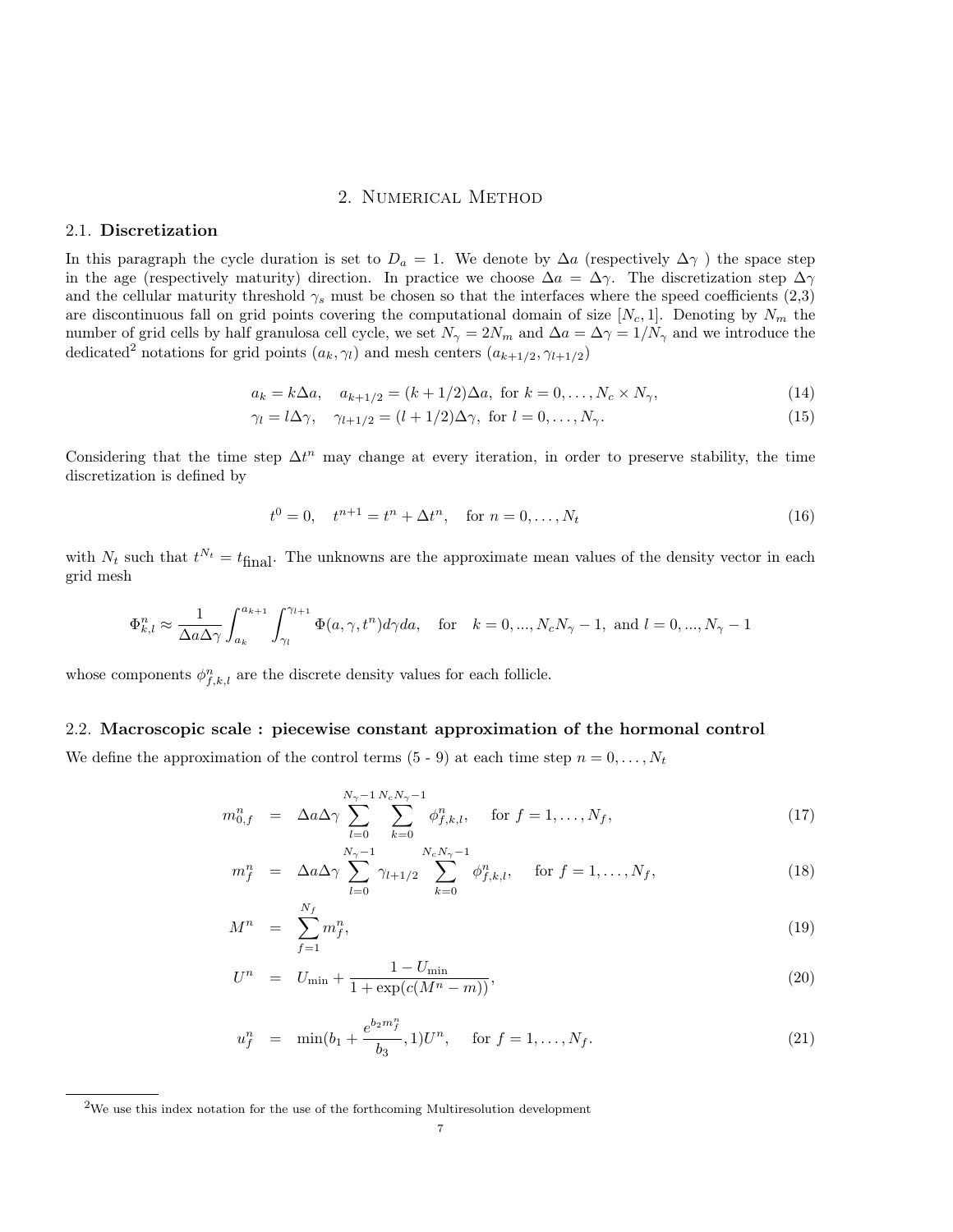## 2.3. Mesoscopic scale : finite volume scheme

We use a splitting strategy in order to compute the solution of the PDE system (1), which amounts to a convective equation combined with a source equation, for each follicle  $f = 1, \ldots, N_f$ 

$$
\partial_t \phi_f(a, \gamma, t) + \partial_a(g(a, \gamma, u_f(t))\phi_f(a, \gamma, t)) + \partial_\gamma(h(a, \gamma, u_f(t))\phi_f(a, \gamma, t)) = 0 \qquad \text{(consecutive part)}, \tag{22}
$$
\n
$$
\partial_t \phi_f(a, \gamma, t) = -\lambda(a, \gamma, U(t))\phi_f(a, \gamma, t) \qquad \text{(source part)}. \tag{23}
$$

### 2.3.1. Convective part

The convection part (22) is treated with a classical finite volume method. The approximate mean values of the solution at  $t = 0$  are initialized using a midpoint formula, accurate at the order 2 in space

$$
\Phi_{k,l}^0 = \Phi_0(a_{k+1/2}, \gamma_{l+1/2}).
$$

Using the integral form of the conservation law

$$
\int_{t^n}^{t^{n+1}} \int_{a_k}^{a_{k+1}} \int_{\gamma_l}^{\gamma_{l+1}} (\partial_t \phi_f(a, \gamma, t) + \partial_a (g(a, \gamma, u_f(t))\phi_f(a, \gamma, t)) + \partial_\gamma (h(a, \gamma, u_f(t))\phi_f(a, \gamma, t))) d\gamma da dt = 0,
$$

we obtain a recursion on the approximate density of each follicle, where we drop the index f for clarity sake

$$
\phi_{k,l}^{n+1} = \phi_{k,l}^n - \frac{\Delta t}{\Delta a} \left( G_{k+1,l+\frac{1}{2}}(\Phi^n) - G_{k,l+\frac{1}{2}}(\Phi^n) \right) - \frac{\Delta t}{\Delta \gamma} \left( H_{k+\frac{1}{2},l+1}(\Phi^n) - H_{k+\frac{1}{2},l}(\Phi^n) \right) \tag{24}
$$

where  $G_{k,l+\frac{1}{2}}$  (respectively  $H_{k+\frac{1}{2},l}$ ) is the numerical flux across the vertical edge  $[(a_k,\gamma_l),(a_k,\gamma_{l+1})]$  (respectively the horizontal edge  $[(a_k, \gamma_l), (a_{k+1}, \gamma_l)]$  defined by

$$
\begin{cases}\nG_{k,l+\frac{1}{2}}(\Phi^n) \approx \frac{1}{\Delta t^n \Delta \gamma} \int_{t^n}^{t^{n+1}} \int_{\gamma_l}^{\gamma_{l+1}} g(a_k, \gamma, u_f(t)) \phi(a_k, \gamma, t) d\gamma dt, \\
H_{k+\frac{1}{2},l}(\Phi^n) \approx \frac{1}{\Delta t^n \Delta a} \int_{t^n}^{t^{n+1}} \int_{a_k}^{a_{k+1}} h(a, \gamma_l, u_f(t)) \phi(a, \gamma_l, t) d\alpha dt.\n\end{cases}
$$
\n(25)

The dependence of the flux functions on all the follicle densities through the control term  $u_f$  is emphasized by the  $\Phi^n$  argument. It appears in the explicit in time approximations of the speeds (2), and (3) at the center of the mesh

$$
\begin{cases} g_{k,l}^n = g(a_{k+\frac{1}{2}},\gamma_{l+\frac{1}{2}},u_f^n), \\ h_{k,l}^n = h(a_{k+\frac{1}{2}},\gamma_{l+\frac{1}{2}},u_f^n). \end{cases}
$$

Note that the transmission conditions (10) and (11) on the interfaces where these speed coefficients (2) and (3) are discontinuous are exactly treated with the method described in the article of Godlewski and Raviart ( [11]). The numerical fluxes (25) are designed using a limiter strategy. Indeed, it is well known that first order schemes, like the Godunov scheme, are diffusive, and that second order schemes, like Lax Wendroff scheme, generate oscillations in the neighborhood of discontinuities. In order to get a stable as well as precise scheme, we take a weighting of a low order scheme and a high order scheme, and we define limited numerical fluxes

$$
G = G^{Low} + \ell(r_G)(G^{High} - G^{Low}),
$$
  
\n
$$
H = H^{Low} + \ell(r_H)(H^{High} - H^{Low}),
$$
\n(26)

where  $\ell$  is a limiter function, for example van Leer function

$$
\ell(r) = \frac{r + |r|}{1 + r}
$$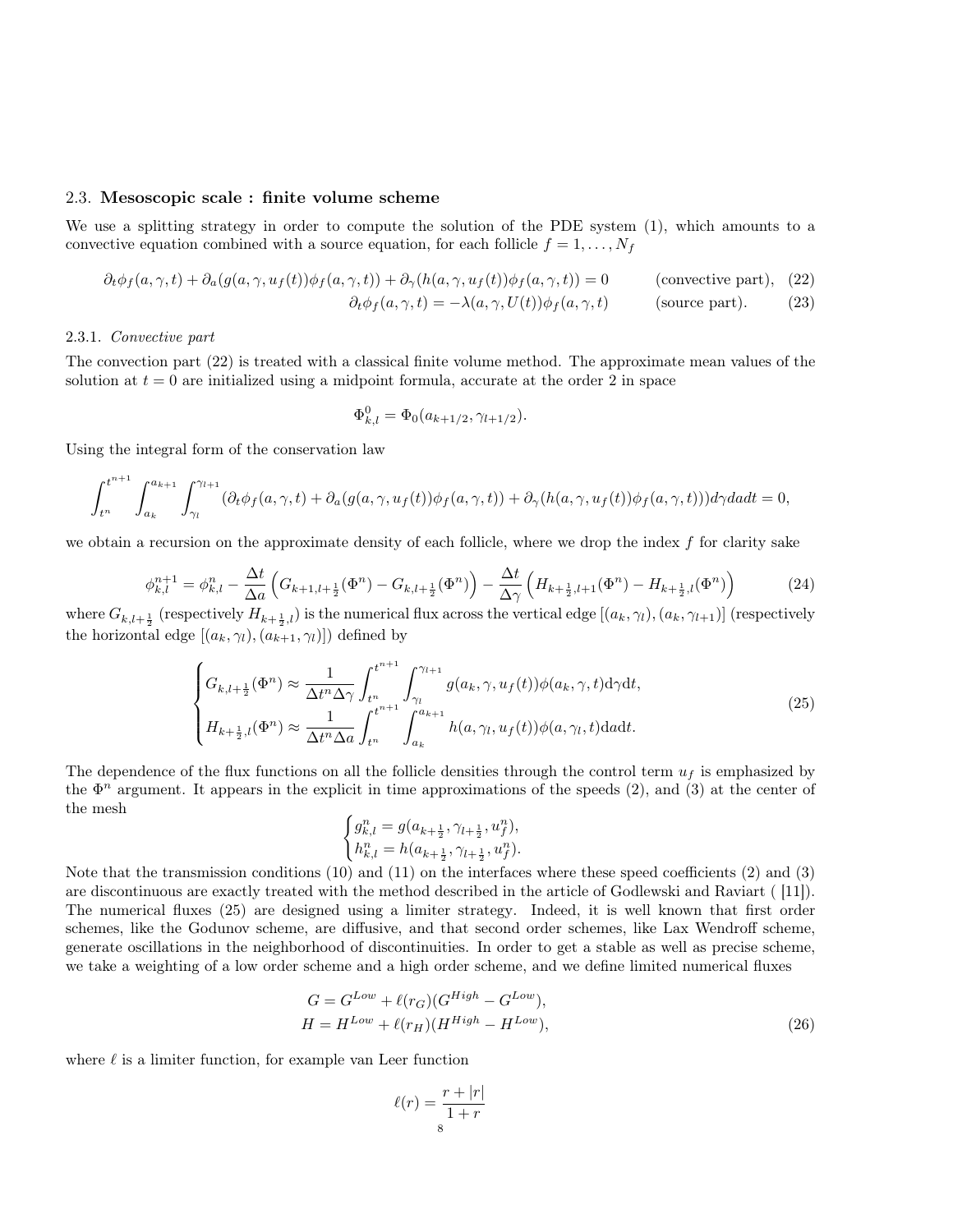and  $r_G, r_H$  are

$$
r_G = \begin{cases} \frac{g_{k-1,l}\phi_{k-1,l} - g_{k-2,l}\phi_{k-2,l}}{g_{k,l}\phi_{k,l} - g_{k-1,l}\phi_{k-1,l}} & \text{if } g_{k-2,l} \ge 0 \text{ and } g_{k-1,l} \ge 0 \text{ and } g_{k,l} \ge 0, \\ \frac{g_{k+1,l}\phi_{k+1,l} - g_{k,l}\phi_{k,l}}{g_{k,l}\phi_{k,l} - g_{k-1,l}\phi_{k-1,l}} & \text{if } g_{k-1,l} \le 0, \text{ and } g_{k,l} \le 0 \text{ and } g_{k+1,l} \le 0, \\ 0 & \text{otherwise,} \end{cases}
$$
  

$$
r_H = \begin{cases} \frac{h_{k,l-1}\phi_{k,l-1} - h_{k,l-2}\phi_{k,l-2}}{h_{k,l}\phi_{k,l} - h_{k,l-1}\phi_{k,l-1}} & \text{if } h_{k,l-2} \ge 0 \text{ and } h_{k,l-1} \ge 0 \text{ and } h_{k,l} \ge 0, \\ \frac{h_{k,l+1}\phi_{k,l+1} - h_{k,l}\phi_{k,l}}{h_{k,l}\phi_{k,l} - h_{k,l-1}\phi_{k,l-1}} & \text{if } h_{k,l-1} \le 0 \text{ and } h_{k,l} \le 0 \text{ and } h_{k,l+1} \le 0, \\ 0 & \text{otherwise.} \end{cases}
$$

These ratios are good indicators of the regularity of the function in each direction (see [18]). In fact, a steep gradient or a discontinuity gives a ratio far from 1, whereas a smooth function gives a ratio close to 1. The first order fluxes entering equation (26) are the Godunov fluxes

$$
\label{eq:Gk} \begin{cases} G^{Low}_{k,l+\frac{1}{2}}(\Phi^n) = (g^n_{k-1,l})^+ \phi^n_{k-1,l} + (g^n_{k,l})^- \phi^n_{k,l}, \\ H^{Low}_{k+\frac{1}{2},l}(\Phi^n) = (h^n_{k,l-1})^+ \phi^n_{k,l-1} + (h^n_{k,l})^- \phi^n_{k,l}, \end{cases}
$$

and the high order fluxes are the Lax Wendroff ones

$$
\begin{cases} G^{High}_{k,l+\frac{1}{2}}(\Phi^n) = \frac{1}{2} (g_{k-1,l}^n \phi_{k-1,l}^n + g_{k,l}^n \phi_{k,l}^n), \\ H^{High}_{k+\frac{1}{2},l}(\Phi^n) = \frac{1}{2} (h_{k,l-1}^n \phi_{k,l-1}^n + h_{k,l}^n \phi_{k,l}^n). \end{cases}
$$

Consequently, since  $\Delta a = \Delta \gamma$ , the CFL condition which guarantees the stability is

$$
\Delta t_{f, FVS}^{n} \leq CFL \frac{\Delta \gamma}{\max_{k,l}(|g_{k,l}|, |h_{k,l}|)}
$$
\n(27)

with  $CFL \leq \frac{1}{2}$ .

2.3.2. Source part

The source part (23) of the PDE system is explicitly dealt with

$$
\phi_{k,l}^{n+1} = \phi_{k,l}^n - \Delta t \lambda (a_{k+\frac{1}{2}}, \gamma_{l+\frac{1}{2}}, U^n) \phi_{k,l}^n, \tag{28}
$$

which implies a stability condition on the time step, which we strengthen to enforce positivity

$$
\Delta t_{f,source}^n \le \frac{1}{\max_{k,l} |\lambda(a_{k+\frac{1}{2}}, \gamma_{l+\frac{1}{2}}, U^n)|}.\tag{29}
$$

## 2.4. Macro/Meso scale Parallelization

In order to speed up the numerical simulations, the code is implemented on a parallel architecture. Every follicle follows its own dynamic independently of the others, except that it shares with them the FSH resource, and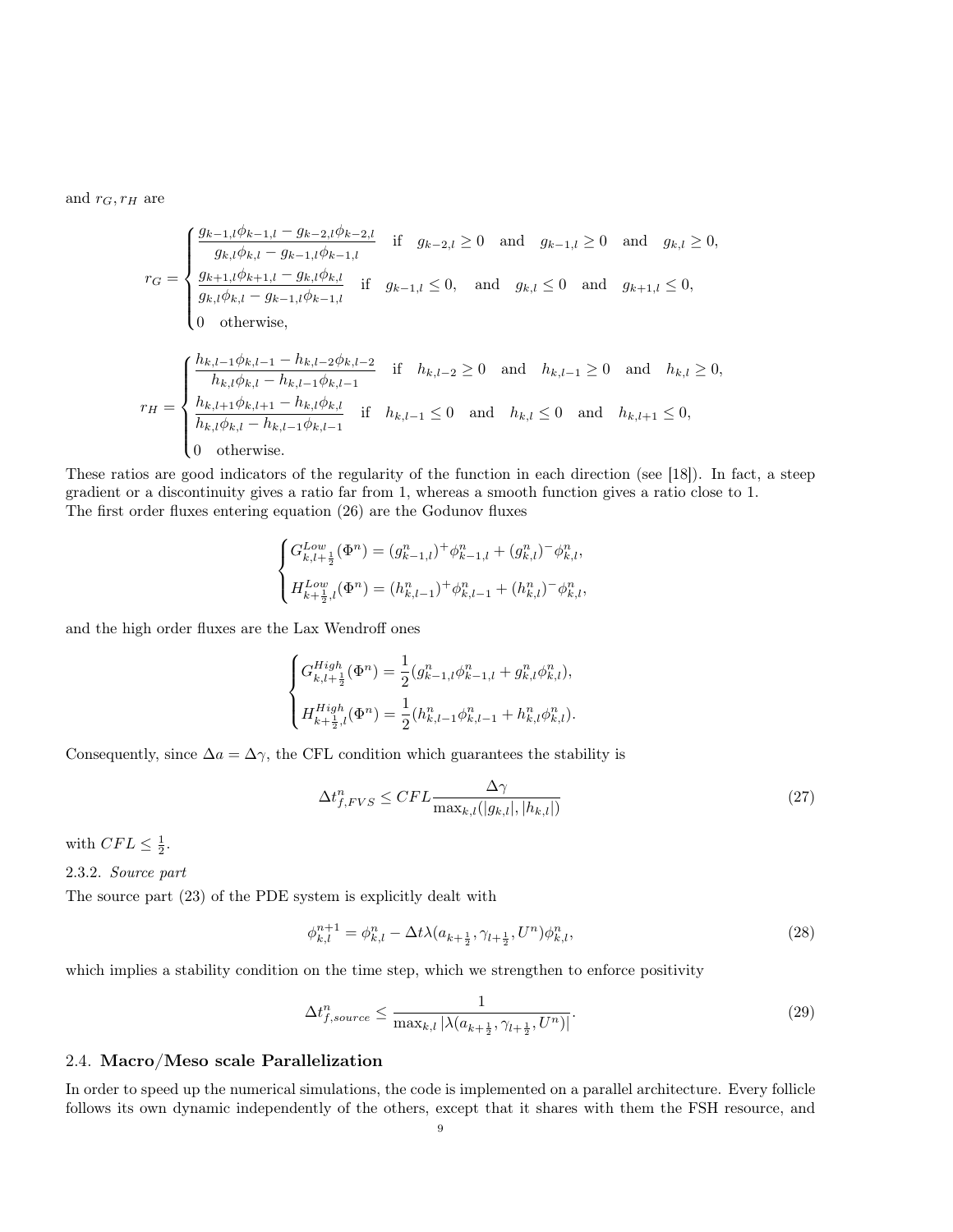that it contributes to the tuning of plasma FSH level. Hence it is natural to use a SIMD (single instruction, multiple data) strategy, with one follicle by process. The only communications that have to be done at each time step concern the ovarian maturity, through a reduction operation (sum) and the current time step  $\Delta^n$ , through a reduction operation (min). Each process computes the maximum time step satisfying both conditions (27) and (29)

$$
\Delta t_f^n = \min\{\Delta t_{f, FVS}^n, \Delta t_{f, source}^n\} \tag{30}
$$

relevant for its own follicle, and the time step used by all processes is

$$
\Delta t^n = \min_f \{ \Delta t_f^n \}. \tag{31}
$$

### 2.5. Parallel algorithm and improvement to order 2 in time

Finally, we get the following parallel algorithm for each time step:

- (1) Compute time step
	- Compute local time step  $\Delta t_f^n$  (30)
	- Communication : Compute the minimum of local time steps  $\Delta t^n$  (31)
- (2) Update solution
	- Flux computation  $(26)$ ,
	- Convection computation  $(24)$ ,
	- Source computation  $(28)$ ,
- (3) Update control terms
	- Compute local maturity  $(18)$ ,
	- Communication : compute the sum of local maturities (19),
	- Compute FSH plasma level (20),
	- Compute locally bioavailable FSH rate (21).

Denoting by  $E$  the evolution operator, that consists in steps  $(2)$  and  $(3)$ , the second order in time is achieved by a second order Runge-Kutta method (Heun)

$$
\begin{array}{rcl}\n\phi^* & = & E(\phi^n), \\
\phi^{**} & = & E(\phi^*), \\
\phi^{n+1} & = & \frac{1}{2}(\phi^n + \phi^{**}).\n\end{array}
$$

## 3. Numerical simulations

The code was developed in  $C_{++}$  using the parallel library MPI. The tests were performed on the Jacques-Louis Lions Laboratory super calculator SGI Altix UV 100. The current configuration is 64-core 2 GHz. The visualizations were made with MEDIT [10] and gnuplot.

## 3.1. Initial condition

For the initial condition, we take a gaussian function centred in  $C = (C_a, C_\gamma)$ 

$$
\phi_0(a,\gamma) = \frac{1}{2\pi\sigma} \exp\left(\frac{1}{2}\left(\frac{(a-C_a)^2}{\sigma^2} + \frac{(\gamma-C_\gamma)^2}{\sigma^2}\right)\right). \tag{32}
$$

The variance  $\sigma^2$  can be chosen so that  $\phi_0$  is smooth enough to be used for testing the convergence rate.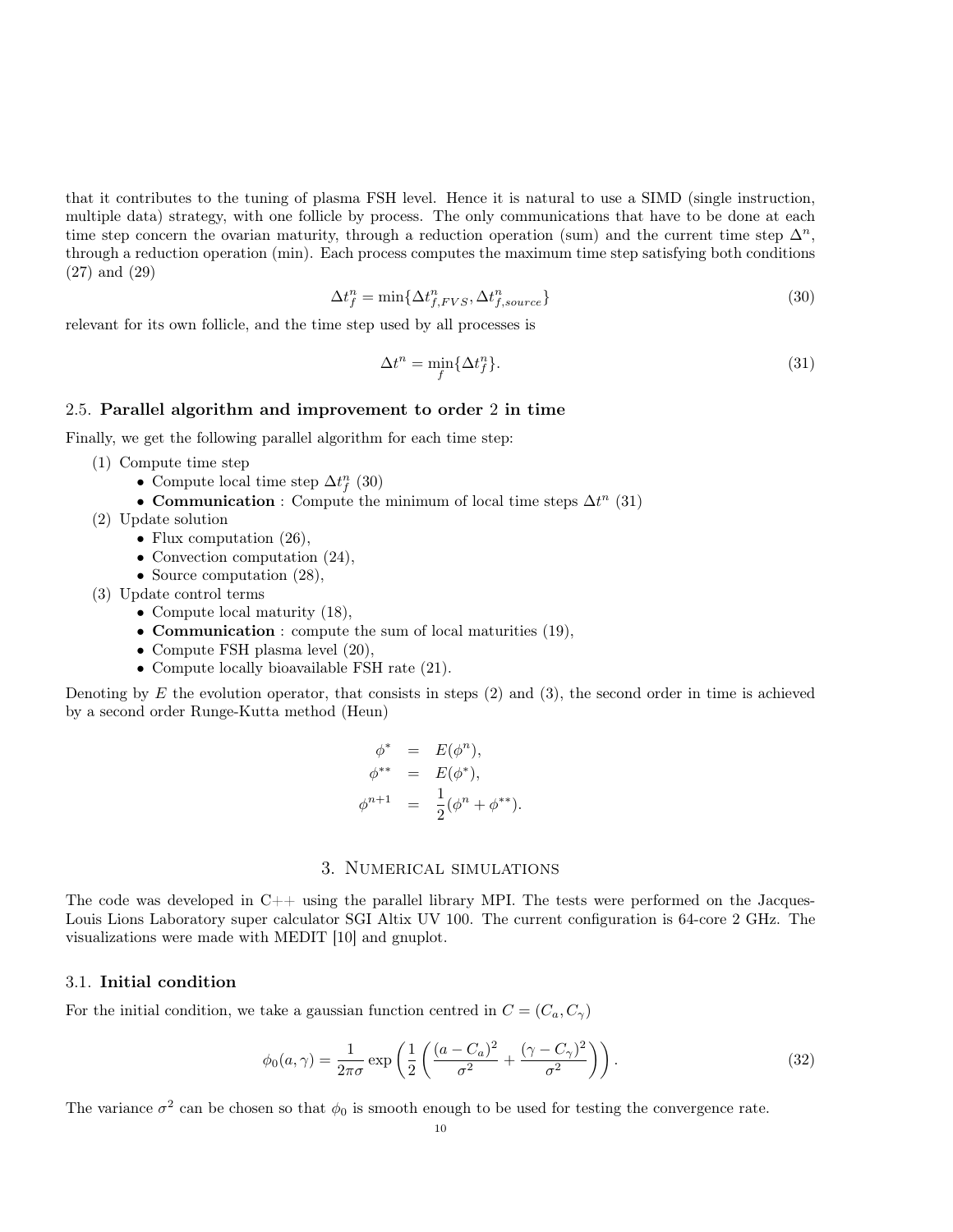## 3.2. Sets of default parameters

Since one goal of this work was to improve the computational method, we used the same set of parameters as in [12] to be able to compare at least qualitatively with our previous simulations outputs. We distinguish two sets of parameters, the global ones, which are the same for all follicles (space discretization, CFL condition,...) in Table 1 and the local ones (initial condition, velocity parameters,. . . ), which can depend on the follicle, in Table 2.

| Parameter      | Description                                           | Value |
|----------------|-------------------------------------------------------|-------|
| $N_m$          | number of grid cells by half granulosa cell cycle     |       |
| $N_c$          | number of cycles                                      | 5     |
| CFL            | CFL condition                                         | 0.45  |
| $M_f$          | follicular maturity threshold                         | 3.0   |
| $M_o$          | ovarian maturity threshold                            | 7.0   |
|                | FSH plasma level (eq. $(8)$ )                         |       |
| $U_{min}$      | minimum level                                         | 0.075 |
| $\mathfrak{c}$ | slope parameter                                       | 2.0   |
| m              | abscissa of the inflection point                      | 4.5   |
|                | Apoptosis source term $(eq. (4))$                     |       |
| K              | intensity factor                                      | 6.0   |
| $\bar{\gamma}$ | scaling factor                                        | 0.2   |
| $t_{max}$      | maximum time (to avoid excessively long computations) |       |

Table 1. Values of the global parameters used in Figures 4 to 8

The number of follicles,  $N_f$ , and the number of grid cells by half granulosa cell cycle,  $N_m$ , may depend on the simulation.

| Parameter                                                  | Description                           | Value  |
|------------------------------------------------------------|---------------------------------------|--------|
| $\gamma_s$                                                 | cellular maturity threshold           | 0.3    |
|                                                            | intrafollicular FSH level $(eq. (9))$ |        |
| $b_1$                                                      | basal level                           | 0.08   |
| b <sub>2</sub>                                             | exponential rate                      | 2.25   |
| $b_3$                                                      | scaling factor                        | 1450.  |
|                                                            | Aging function (eq. $(2)$ )           |        |
| $g_1$                                                      | rate                                  | 4.0    |
| $g_2$                                                      | origin                                | 0.7    |
|                                                            | Maturation function (eq. $(3)$ )      |        |
| $c_1$                                                      |                                       | 0.68   |
| c <sub>2</sub>                                             |                                       | 0.08   |
| $\bar{u}$                                                  |                                       | 0.02   |
|                                                            | Initial condition (eq. $(32)$ )       |        |
|                                                            | abcissa of the center                 | 0.25   |
| $\begin{array}{c} C_a \\ C_\gamma \\ \sigma^2 \end{array}$ | ordinate of the center                | 0.15   |
|                                                            | variance                              | 0.0025 |

Table 2. Values of the local parameters (one per follicle) used in Figures 4 to 8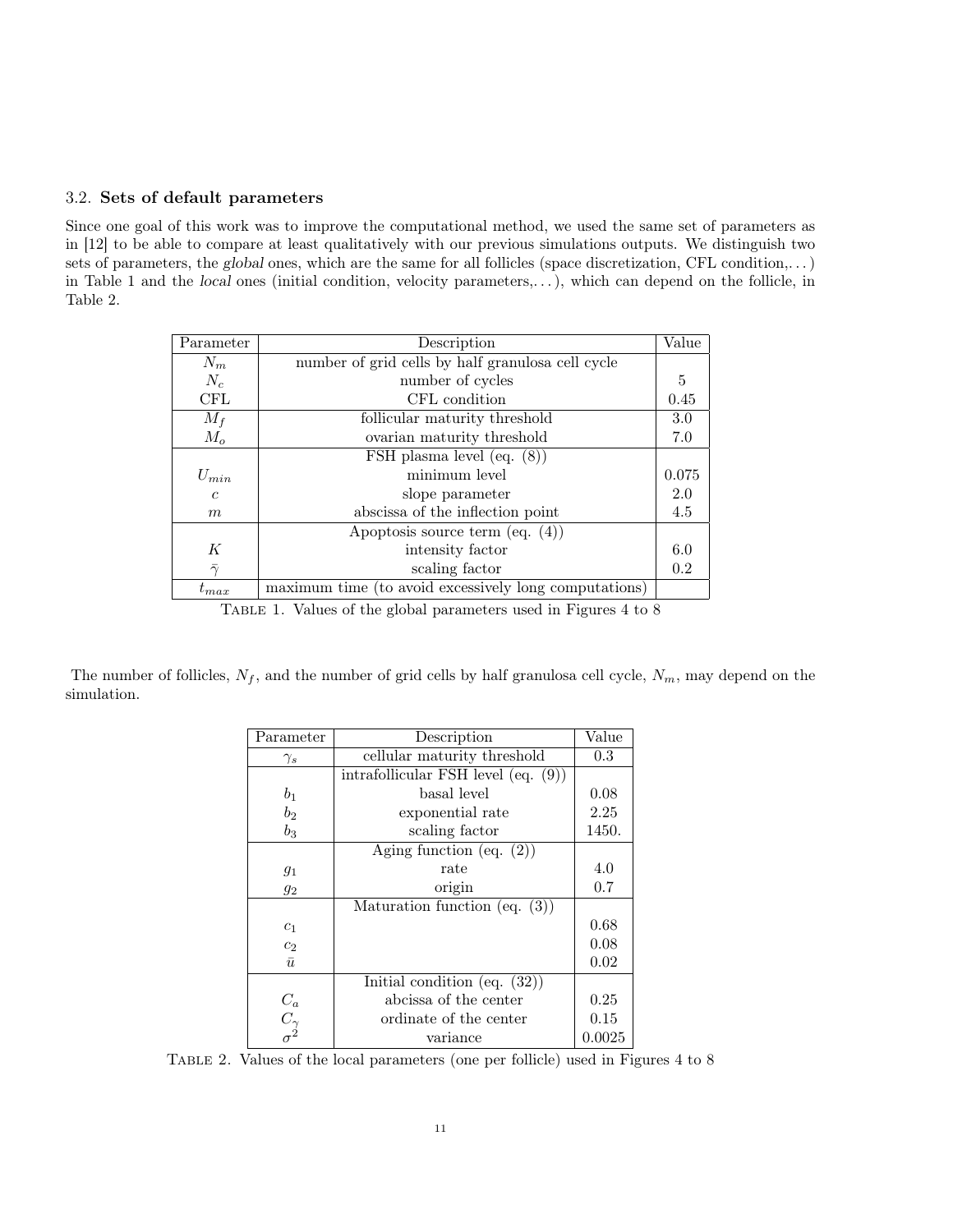### 3.3. Time evolution of the cell density for one follicle

The behavior of the cell density of one single follicle as a function of time is first studied, in order to check some qualitative properties. The full movie can be downloaded from http://www.ljll.math.upmc.fr/aymard/film.gif and four snapshots are displayed on Figure 4. Note that on the snapshots the color code is time dependent while in the movie it is set once and for all at initial time. The spatial discretization for this test uses  $N_m = 30$  cells per half granulosa cell cycle, and the domain  $\Omega$  contains five cycles. The grid size is therefore  $5 \times (2 \times 30)^2 = 18000$ . The final time defined by (13) is not reached and the simulation is stopped at  $t_{max} = 4$  after 570 time steps. This corresponds to the time required to cover four cell cycles. On the first snapshot 4 a), we can observe the initial condition, at the center  $C = (0.25, 0.15)$  of the first G1 phase. On the second snapshot 4 b), we see that the density has moved to the second cycle and that it has been split into a fully differentiated part and a still proliferating part, that lies in the SM phase. It is worth noticing that, consistently with the model, there is no crossing of the  $SM-D$  interface. On the third snapshot 4 c), we can see that the cell density is doubling at the end of the cell cycle, on the  $SM-G1$  interface. On the last snapshot 4 d), at the end of the simulation, the density is concentrated in the  $D$  phase above the fifth cell cycle. Even if all cells have exited the cell cycle, we can distinguish three different density clouds, each of which being issued from one of the previous cycles (respectively the second third and fourth cycle from top to down). This behavior of the numerical solution is in accordance with the previous simulations presented in [12].

### 3.4. Competition between ten follicles

The second test consists in a more realistic simulation of a competition process between ten follicles. The parameters defining the plasma FSH level are set to  $U_{min} = 0.9$  and  $c = 10$  and the intensity of the source term is set to  $K = 1$ . The follicles are distinguished by the parameter defining their aging rate (2) at the origin. We consider a range of  $g_2$  values running from 0.5 to 0.95, with a 0.05 increment from one follicle to the other

$$
g_2 = 0.5, 0.55, \ldots, 0.95.
$$

The maximum time is set to  $t_{max} = 1.5$ . For all other parameters we use the values in Tables 1 and 2. Figure 5 represents a) the plasma FSH level  $U(t)$  defined by (8) b) the locally bioavailable FSH level  $u_f(t)$  defined by (9) c) the cell mass  $m_0(f, t)$  of each follicle defined by (5), d) the ovarian maturity  $M(t)$  defined by (7) and e) the maturity  $m(f, t)$  of each follicle defined by (6). Figure 5.d) shows that the ovarian maturity reaches the threshold defined by (13) with  $M<sub>o</sub> = 5$  around  $t = 1.2$ . Figure 5.e) shows that at the final time, only three follicles have reached the ovulatory stage, where the follicle maturity defined by (6) is higher than  $M_f = 0.7$ . They correspond to the values of the parameter  $g_2 = 0.5, 0.55$  and  $0.6^3$ .

### 3.5. Convergence rate test

We now turn to the validation of the code, which consists in numerically verifying the asymptotic order of convergence when the time step  $\Delta t$  and space discretization step  $\Delta \gamma$  go to zero. We use the parameters in Tables 1 and 2, except for the gaussian function, whose variance is set to  $\sigma^2 = 0.002$ , so that it is very smooth. The simulation is stopped at  $t_{max} = 0.05$ , which allows us to reduce the number of cell cycles to  $N_c = 1$  and to discretize the solution on a square grid  $N_{\gamma} \times N_{\gamma}$ . We compute the solution for six different levels discretizations

$$
N_{\gamma} = 80, 160, 320, 640, 1280, 2560
$$

with the time discretization provided by the stability condition (30).

 $3$ This simulation was performed for technical purposes and do not meet exactly the biological specifications. The precise numerical calibration of the model will be set up in future work.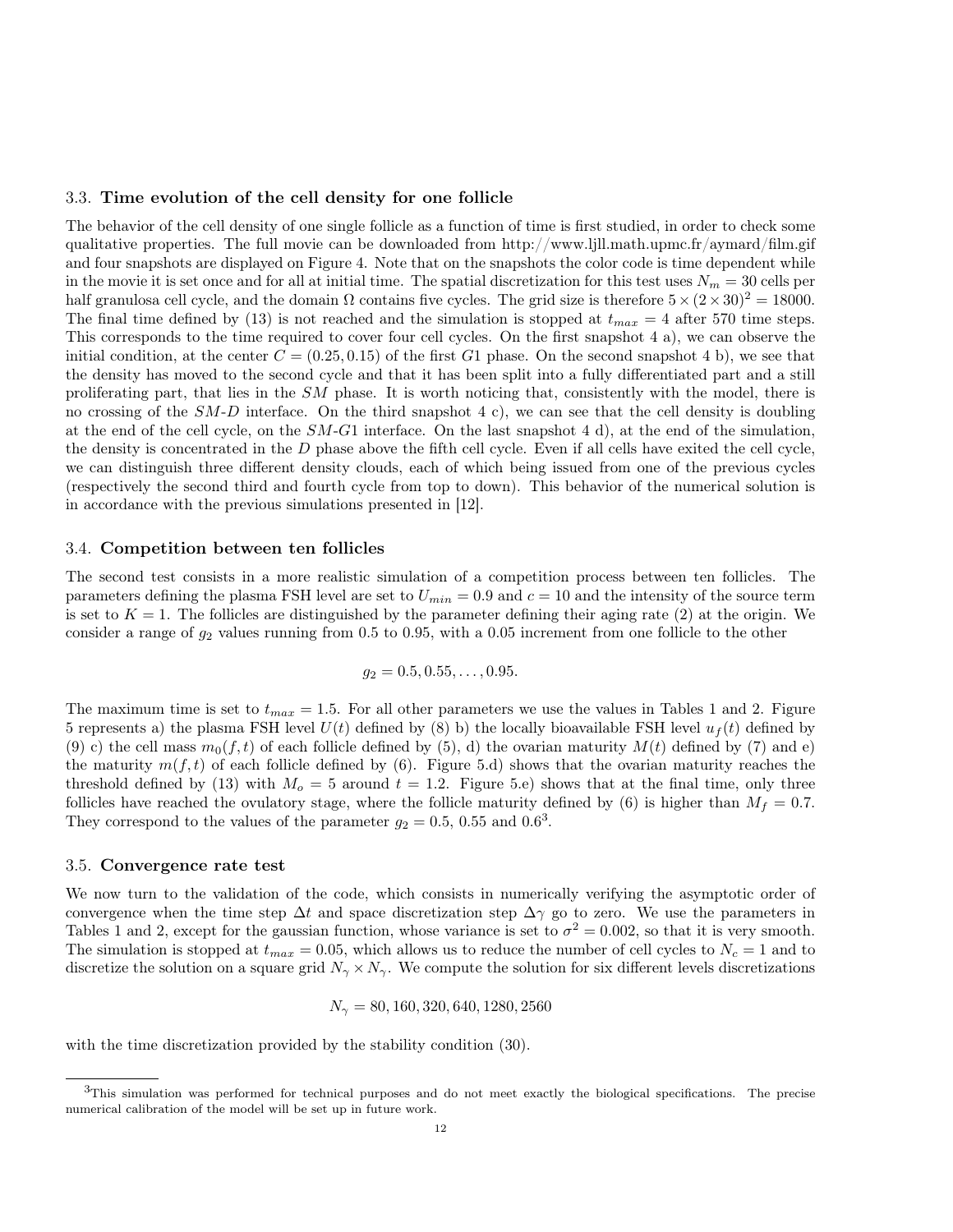## a) Initial condition in G1 phase





c) Doubling of cell density at the end of the second cycle



d) Final time a γ

Figure 4. Snapshots of the cell density at different times, starting from a smooth initial condition in the G1 phase. The color code is time dependent. The full movie is available at http://www.ljll.math.upmc.fr/aymard/film.gif

## 3.5.1. Convergence of the numerical scheme for the linear transport

We first study the convergence of the numerical scheme when the initial condition is centred in the SM phase  $C = (0.7, 0.15)$  and the final time is small enough for the density to remain in this phase. The maturity function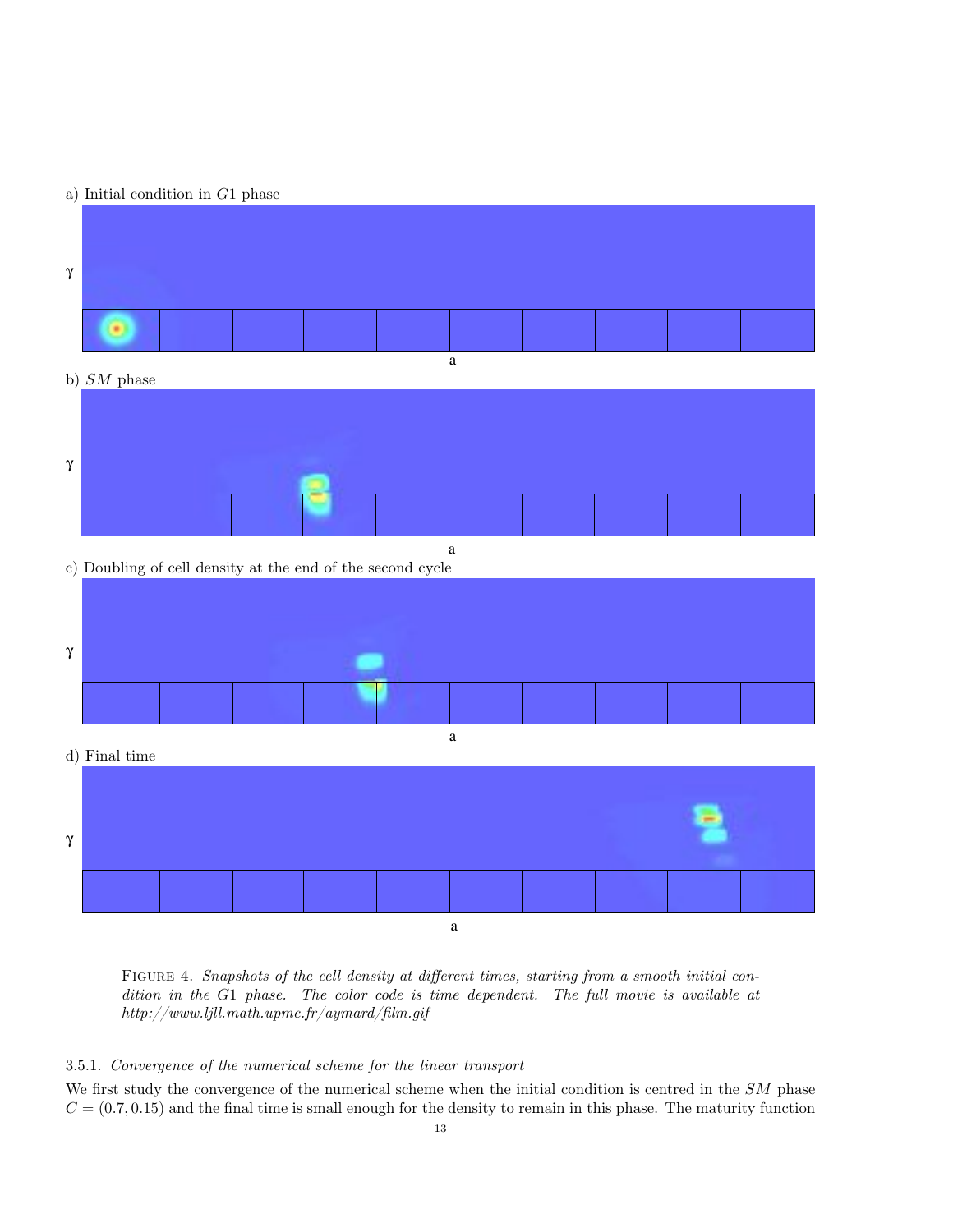

FIGURE 5. Competition between ten follicles differing by their aging function parameter  $g_2$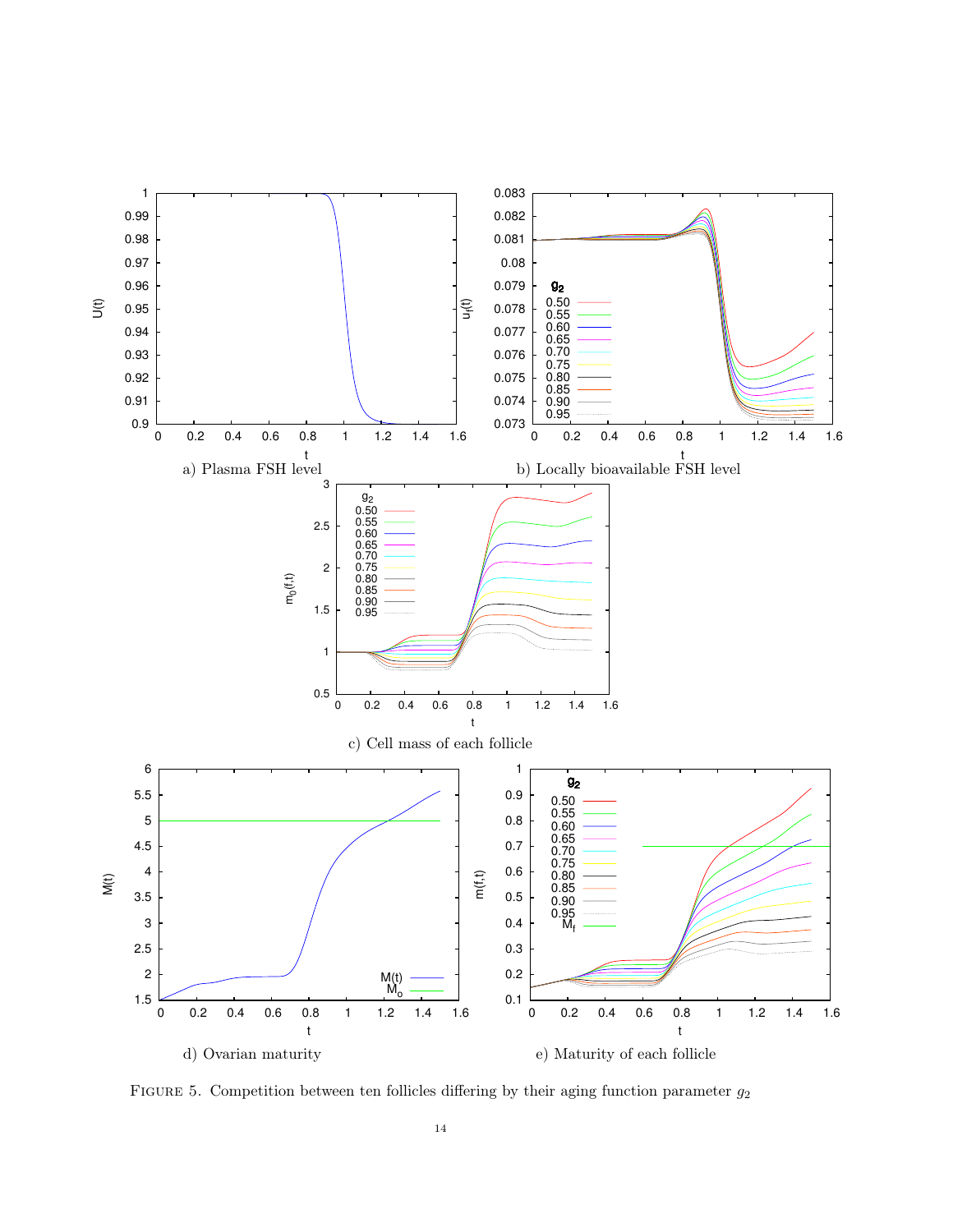(3) and the source term (4) are both null, and the aging function (2) is constant and equal to one. For such a constant linear transport, we can compute the exact solution at the final time  $t^{N_t} = t_{max}$  using the characteristic method as well as the error in  $L_1$ -norm of the numerical solution

$$
E(\Delta \gamma) = \Delta \gamma^2 \sum_{k=0}^{N_{\gamma}-1} \sum_{l=0}^{N_{\gamma}-1} \left| \phi_{k,l}^{N_t} - \phi_0 (a_{k+\frac{1}{2}} - t^{N_t}, \gamma_{l+\frac{1}{2}}) \right|.
$$

The error curve in log scale is superposed with the theoretical order  $O(\Delta \gamma^2)$  in Figure 6.



FIGURE 6. Convergence rate in the SM phase. Green curve :  $\Delta \gamma \to O(\Delta \gamma^2)$ . Blue curve : L1 norm error between the exact solution and the solution with space step  $\Delta \gamma$ .

### 3.5.2. Full model convergence test

We now set the initial condition near the center  $C = (0.2, 0.15)$  of the G1 phase, still with a maximum time  $t_{max} = 0.05$  ensuring that the cell density remains in this zone. In that case the source term (4) and the age and maturity speeds are no more constant, and we no longer know the exact solution of the PDE. The error is computed using the solution with  $N_{\gamma} = 5120$  as reference solution, that is compared to the solution on the other meshes. Since we have used a dyadic refinement, the size  $N_{ref}$  of the reference mesh in one direction is always a power of two times the size  $N_{\Delta\gamma}$  of the current mesh. Denoting by  $P = \frac{N_{ref}}{N_{ref}}$  $\frac{N_{Y}}{N_{\Delta\gamma}}$  the ratio between the current discretization and the reference finest one, we estimate the discretization error by

$$
E(\Delta \gamma) = \Delta \gamma^2 \sum_{k=0}^{N_{\Delta \gamma}-1} \sum_{l=0}^{N_{\Delta \gamma}-1} \left| \phi_{k,l}^{N_t} - \frac{1}{P^2} \sum_{p=0}^{P} \sum_{m=0}^{P} \phi_{k,P+p,l}^{ref} \right|
$$

The asymptotic order  $O(\Delta \gamma^{1.95})$  which best fits the behavior of  $E(\Delta \gamma)$  is displayed in Figure 7.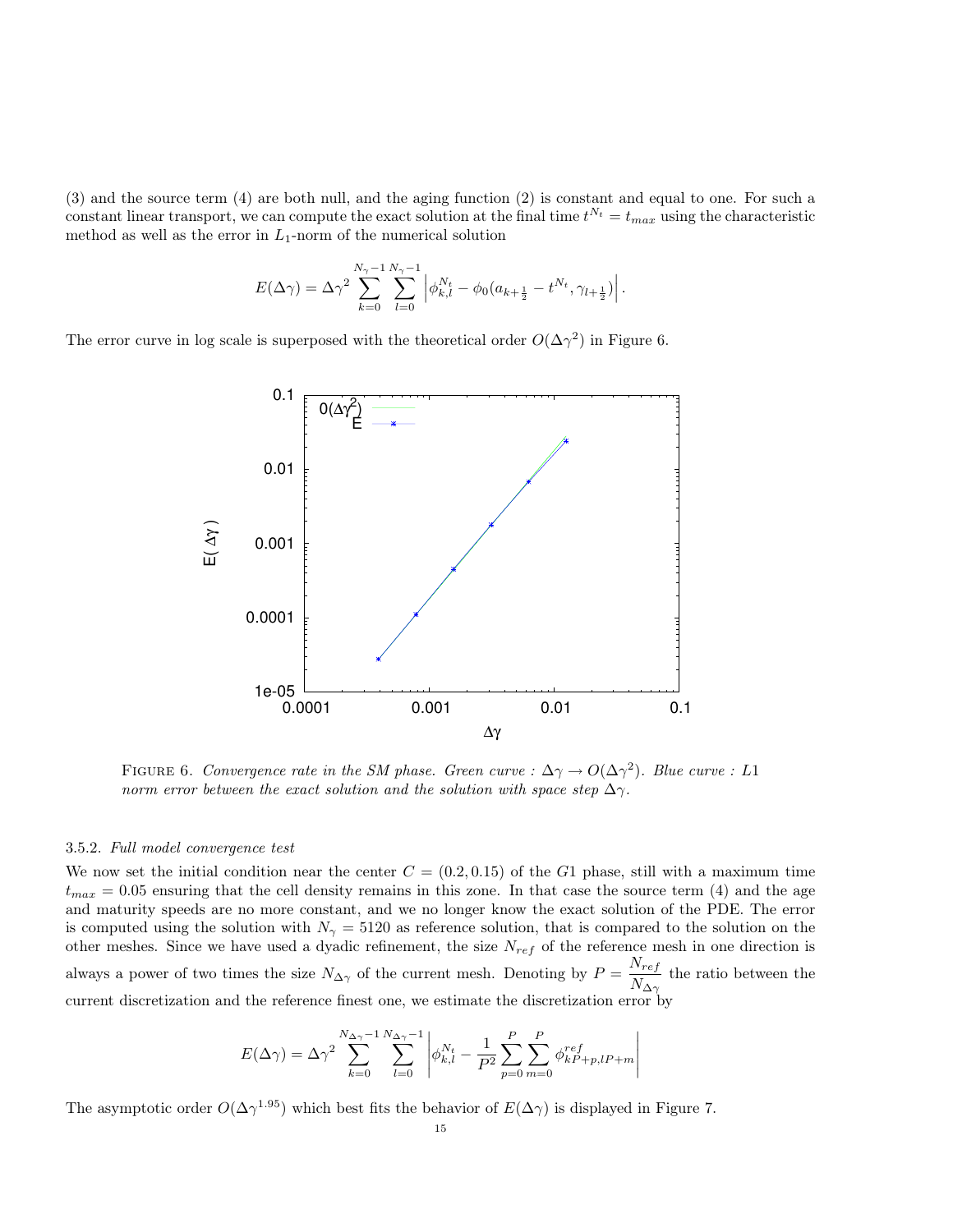

FIGURE 7. CV rate on the G1 phase. Green curve :  $\Delta \gamma \to O(\Delta \gamma^{1.95})$ . Blue curve : L1 norm error between the reference solution and the solution with a space step  $\Delta \gamma$ .

## 3.6. HPC test

The improvement in terms of computing time provided by the parallelization is tested through a set of simulations involving an increasing number of identical follicles. The grid for these simulations consists in one cycle of  $200 \times 200$  cells, and the simulation goes on for 900 times steps. In this experiment, we disposed of enough processors to do the computing with one follicle by processor and since the time command is used to monitor the computing time, the output of the program has been commented out. Figure 8 a) shows the real computing time, which is basically the time elapsed from the beginning of the computation. Figure 8 b) shows the user computing time, which cumulates all the processors computing time. The computing time cannot be shorter than that required for a computation involving only one, this constitutes the so-called theoretical limit. The fact that the real computing time remains close to the computing time for one follicle and that the user computing time grows linearly with the number of follicles is very encouraging. The communications between processors appear not to affect significantly the gain in computing time due to the parallel computing. A small increase in real computing time can be noticed beyond eight follicles. This is due to the super calculator architecture, where the processors are pooled in eight processor nodes. The communications within one node are faster than across different nodes. This leads to a threshold effect observed as soon as more than eight processors are needed, therefore involving more than one single node.

## **CONCLUSION**

This paper summarizes preliminary works in the development of a dedicated software to illustrate numerically the development of follicles. The uniform grid numerical method have been successfully tested in terms of robustness, accuracy and scalability on parallel architecture. As part of a challenging project involving biologists mathematicians and computer scientists, the different situations engendered by the model (mono-ovulation, poly-ovulation or anovulation) from given combinations of parameters will now be systematically and intensively tested. In order to achieve this goal within realistic delay the HPC aspect of the method must be enriched using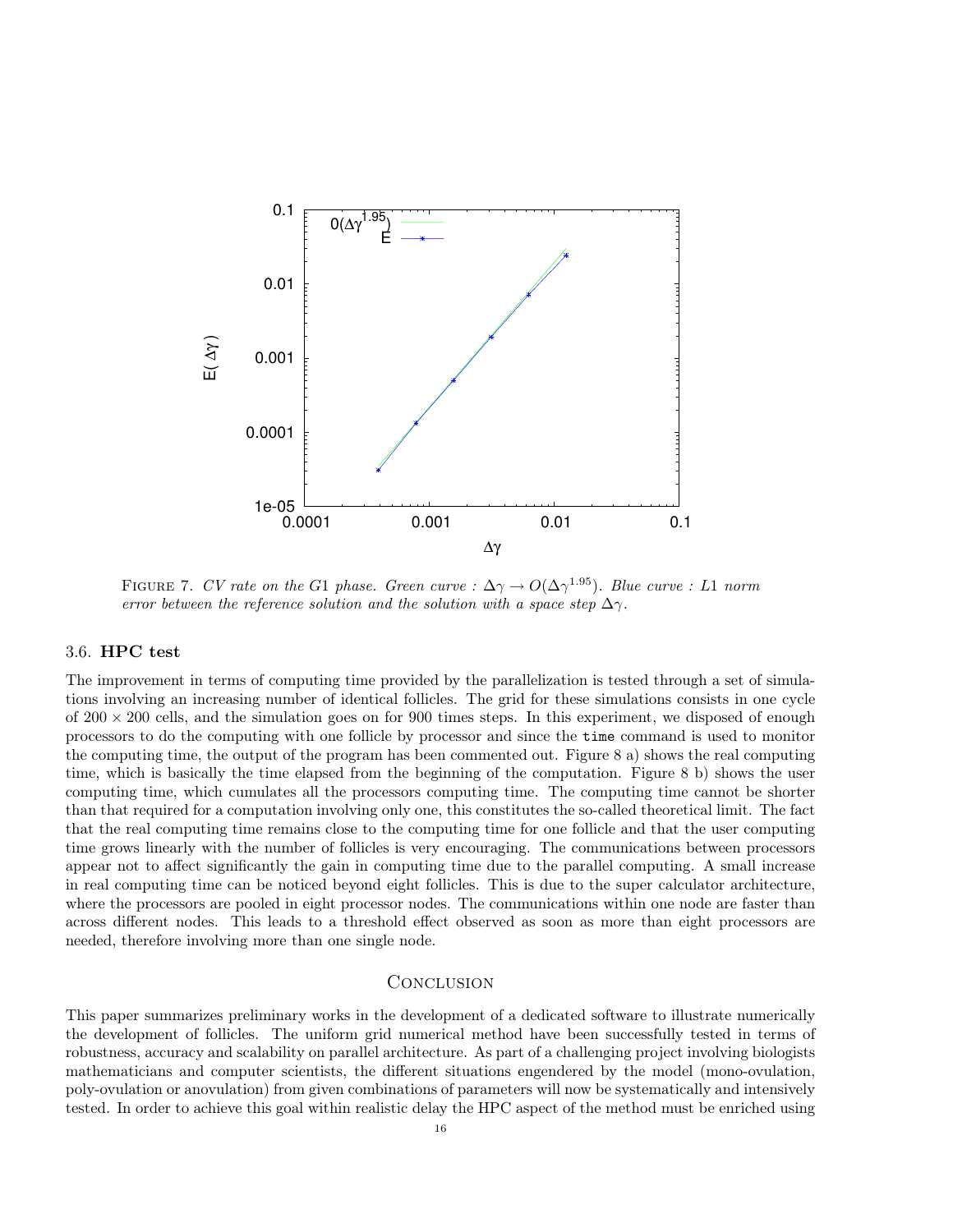

FIGURE 8. Parallelization performance test. Simulation of an increasing number of identical follicles. One follicle per processor. Green curve : theoretical limit. Blue curve : computing time (in seconds). Left : elapsed time from the start of the computation. Right : cumulative computed time on all processors

adaptive mesh refinement. The multiresolution method developed in [5] and further tested and extended in [6] or [13] is currently implemented in this new configuration, where the presence of source terms and integral terms will require special considerations as exemplified for instance in [2].

## **ACKNOWLEDGMENT**

The authors would like to thanks

- Pascal Joly, Philippe Parnaudeau and Kyrill Pichon Gostaff<sup>4</sup> for their help concerning parallel computing,
- $\bullet$  the CIRM<sup>5</sup> for the excellent working conditions,
- $\bullet$  the INRIA Large Scale Initiative Action REGATE<sup>6</sup> for the funding of the project.

## **REFERENCES**

- [1] F. Bouchut and F. James. One-dimensional transport equations with discontinuous coefficients. Nonlinear Anal., 32(7):891–933, 1998.
- [2] G. Chiavassa, R. Donat, and A. Martinez-Gavara. Cost-effective multiresolutions schemes for shock computations. In Multiresolution and adaptive methods for convection-dominated problems, volume 29 of ESAIM Proc., pages 8–27. EDP Sci., Les Ulis, 2009.
- [3] F. Clément. Multiscale modelling of endocrine systems: new insight on the gonadotrope axis. ESAIM: Proc., 27:209–226, 2009.
- [4] F. Clément, J.-M. Coron, and P. Shang. Optimal control for multiscale conservation laws describing the development of ovarian follicles. 2011.
- [5] A. Cohen, S. M. Kaber, S. Müller, and M. Postel. Fully adaptive multiresolution finite volume schemes for conservation laws. Math. Comp., 72(241):183–225 (electronic), 2003.
- [6] F. Coquel, Q. L. Nguyen, M. Postel, and Q. H. Tran. Entropy-satisfying relaxation method with large time-steps for Euler IBVPs. Math. Comp., 79(271):1493–1533, 2010.

<sup>4</sup>Laboratoire Jacques-Louis Lions, UPMC-Paris 6

<sup>5</sup>http://www.cirm.univ-mrs.fr

 $^{6}$ https://www.rocq.inria.fr/sisyphe/reglo/regate.html